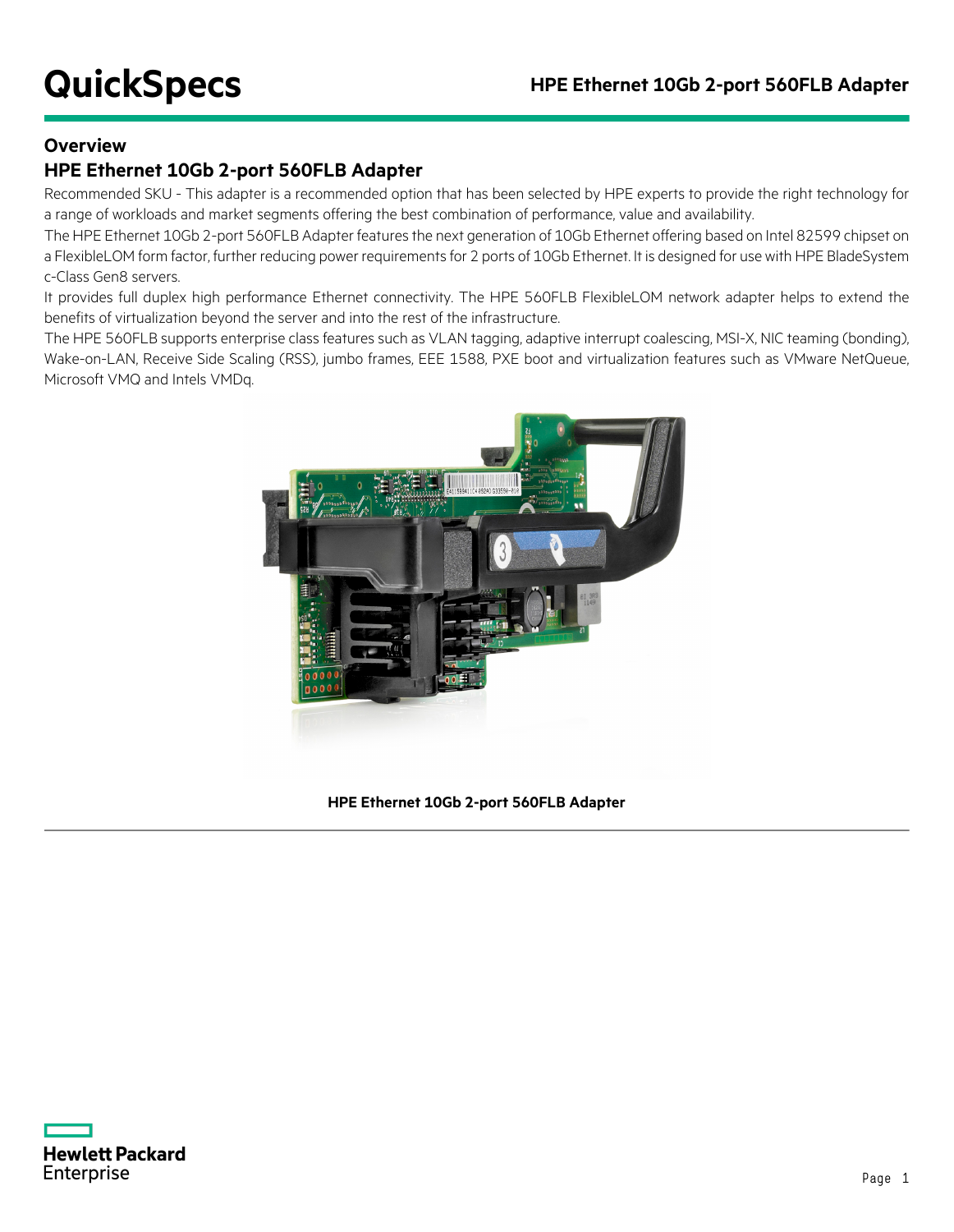#### **Platform Information**

#### **Models**

|                                                             | HPE Ethernet 10Gb 2-port 560FLB Adapter<br>655639-B21<br>HPE Ethernet 10Gb 2-port 560FLB FIO Adapter<br>684214-B21<br>NOTE: This adapter on each server blade connects to a 10 Gb interconnect in bays 1-2 (HPE BladeSystem c7000 Enclosure) or<br>bay 1 (HPE BladeSystem c3000 Enclosure).<br>NOTE: This adapter requires a minimum of 2 GB of server memory.<br>NOTE: This adapter supports linking at 1000 Mb/s or 10000 Mb/s when not connected to a Flex-10 device.<br>NOTE: This adapter will only support 1000 Mb/s when connected to a 1 Gb Ethernet interconnect.                                                                                                                                                                                                                                  |  |  |
|-------------------------------------------------------------|-------------------------------------------------------------------------------------------------------------------------------------------------------------------------------------------------------------------------------------------------------------------------------------------------------------------------------------------------------------------------------------------------------------------------------------------------------------------------------------------------------------------------------------------------------------------------------------------------------------------------------------------------------------------------------------------------------------------------------------------------------------------------------------------------------------|--|--|
| <b>Kit Contents</b>                                         | HPE Ethernet 10Gb 2-port 560FLB Adapter<br>Quick install card<br>Product warranty statement                                                                                                                                                                                                                                                                                                                                                                                                                                                                                                                                                                                                                                                                                                                 |  |  |
| Compatibility -<br><b>Supported Servers</b>                 | HPE ProLiant BL460c Gen9 Server Blade<br>HPE ProLiant BL460c Gen10 Server Blade<br>HPE ProLiant BL660c Gen9 Server Blade<br>HPE ProLiant WS460c Gen9 Server Blade<br>NOTE: Thermal reporting for Gen10 is in server design not in adapters.                                                                                                                                                                                                                                                                                                                                                                                                                                                                                                                                                                 |  |  |
| Compatibility<br>- Supported<br><b>Interconnect Modules</b> | HPE 6125XLG Ethernet Blade Switch<br>HPE 6127XLG Ethernet Blade Switch<br>HPE 6120XG Blade Switch<br>HPE 6120G/XG Blade Switch<br>HPE 1:10Gb Ethernet BL-c Switch<br>Cisco Catalyst 3120G Blade Switch for HPE<br>Cisco Catalyst 3120X Blade Switch for HPE<br>Cisco Catalyst 3020 Blade Switch<br>Cisco Fabric Extender B22HP for HPE<br>HPE GbE2c Layer 2/3 Ethernet Blade Switch<br>HPE 1GbE Pass Thru Module<br>10GbE Ethernet Pass-Thru Module<br>HPE 6125G Ethernet Blade Switch<br>HPE 6125G/XG Ethernet Blade Switch<br>NOTE: 10GbE converged connectivity is supported in all HPE 6120XG, HPE 6125XG series<br>switches, Cicso B22 Fabric Extender and HPE 10GbE Pass-Thru modules. All other supported<br>interconnects and switches are limited to 1GbE per connection for Ethernet-ony traffic. |  |  |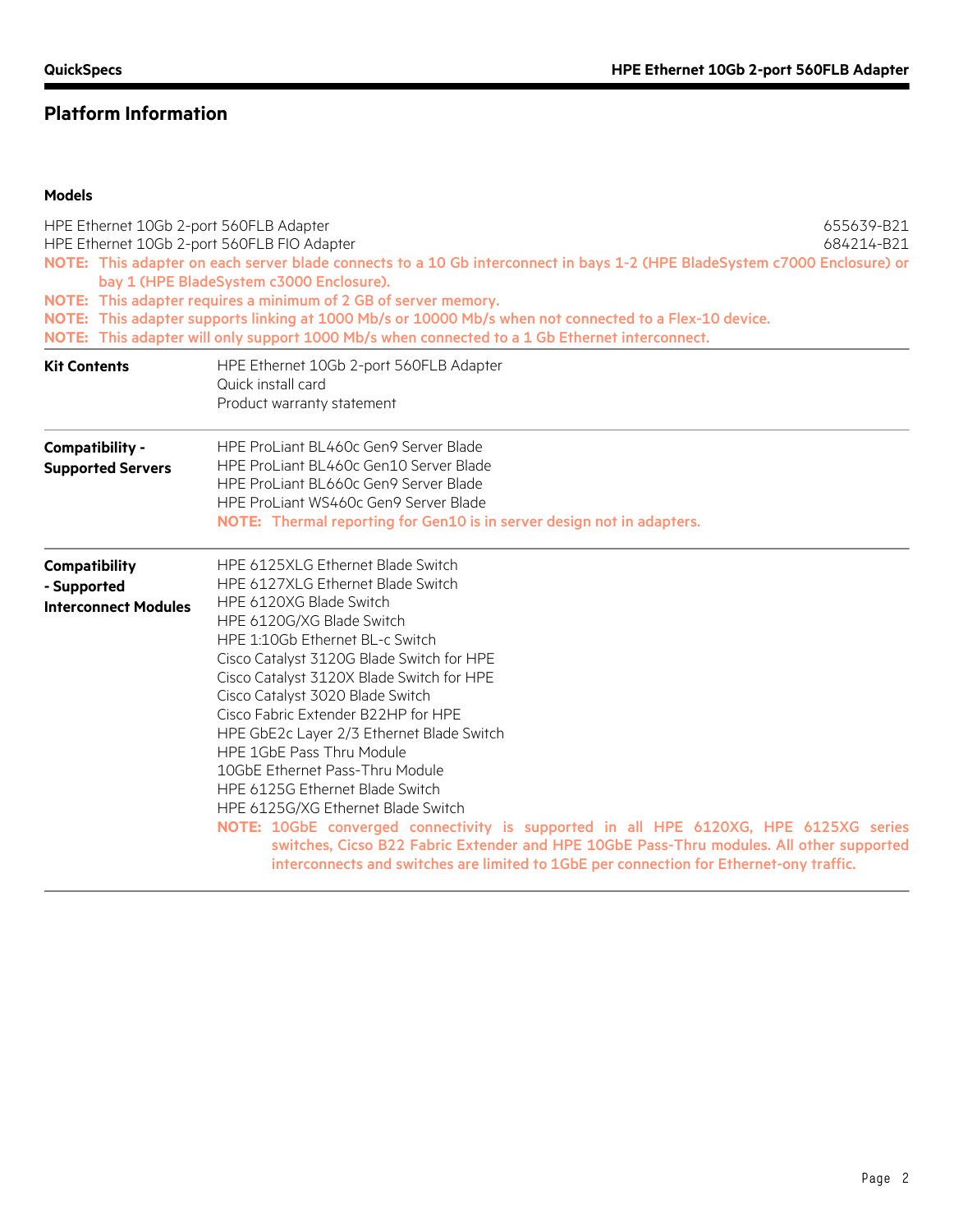### **Standard Features**

| <b>At a Glance Features</b>                 | Dual-port 10GbE FlexibleLOM network adapter that provides the flexibility to choose the type of LOM to<br>meet growing infrastructure needs<br>Industry-leading throughput and latency performance<br>$\bullet$<br>Up to 40 Gb/s bi-directional near line rate throughput<br>$\bullet$<br>Hardware and software acceleration and offloads for stateless TCP/IP<br>Supports Wake-on-LAN (at 1 Gb)<br>NOTE: Wake-on-LAN is supported only on Port1 from system power state S5.<br>Improved small packet performance<br>$\bullet$<br>Interrupt Coalescing<br>$\bullet$<br>Support for Preboot eXecution Environment (PXE)<br>$\bullet$<br>Integrated PHY and MAC |  |
|---------------------------------------------|---------------------------------------------------------------------------------------------------------------------------------------------------------------------------------------------------------------------------------------------------------------------------------------------------------------------------------------------------------------------------------------------------------------------------------------------------------------------------------------------------------------------------------------------------------------------------------------------------------------------------------------------------------------|--|
| Throughput-<br><b>Theoretical Bandwidth</b> | This adapter delivers 20 Gb/s bi-directional Ethernet transfer rate per port (40 Gb/s per adapter), providing<br>the network performance needed to improve response times and alleviate bottlenecks.                                                                                                                                                                                                                                                                                                                                                                                                                                                          |  |
| 802.1p QoS Tagging                          | IEEE quality of service (QoS) 802.1p tagging allows the adapter to mark or tag frames with a priority level<br>across a QoS-aware network for improved traffic flow.                                                                                                                                                                                                                                                                                                                                                                                                                                                                                          |  |
| <b>802.1Q VLANs</b>                         | IEEE 802.1Q virtual local area network (VLAN) protocol allows each physical port of this adapter to be<br>separated into multiple virtual NICs for added network segmentation and enhanced security and performance.<br>VLANs increase security by isolating traffic between users. Limiting the broadcast traffic to within the same<br>VLAN domain also improves performance.                                                                                                                                                                                                                                                                               |  |
| <b>DPDK</b>                                 | This adapter supports DPDK with benefit for packet processing acceleration and use in NFV deployments.                                                                                                                                                                                                                                                                                                                                                                                                                                                                                                                                                        |  |
| <b>HPE Sea Of Sensors</b><br>3D             | Support for the HPE Sea of Sensors which is a collection of 32 sensors that automatically track thermal activity -<br>heat - across the server. When temperatures get too high, sensors can initiate fans and make other adjustments<br>to reduce energy usage. A significant improvement lies in the ability to apply fan speed increases only to the<br>portion of the system that is rising in temperature, rather than all six fans in unison, which reduces the amount<br>of energy used for cooling.                                                                                                                                                    |  |
| <b>Interrupt Coalescing</b>                 | Interrupt coalescing (interrupt moderation) groups multiple packets, thereby reducing the number of<br>interrupts sent to the host. This process optimizes host efficiency, leaving the CPU available for other duties.                                                                                                                                                                                                                                                                                                                                                                                                                                       |  |
| <b>Jumbo Frames</b>                         | This adapter supports Jumbo Frames (also known as extended frames), permitting up to a 9,000 byte (KB)<br>transmission unit (MTU) when running Ethernet I/O traffic. This is over five times the size of a standard 1500-<br>byte Ethernet frame. With Jumbo Frames, networks can achieve higher throughput performance and greater<br>CPU utilization. These attributes are particularly useful for database transfer and tape backup operations.                                                                                                                                                                                                            |  |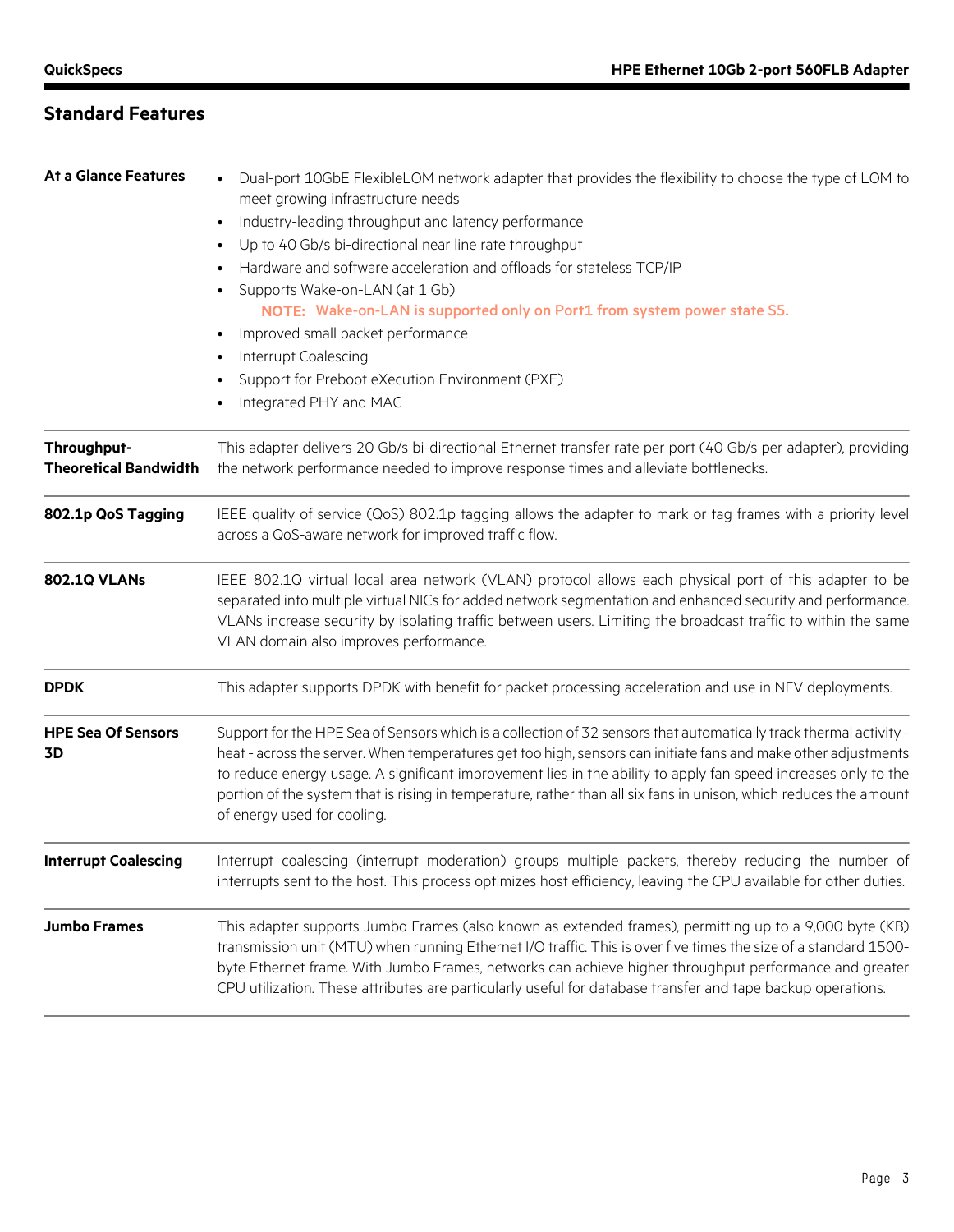# **Standard Features**

| <b>Management Support</b>                                    | This adapter ships with agents that can be managed from HPE Systems Insight Manager or other management<br>application that support SNMP.                                                                                                                                                                                                                                                              |  |  |
|--------------------------------------------------------------|--------------------------------------------------------------------------------------------------------------------------------------------------------------------------------------------------------------------------------------------------------------------------------------------------------------------------------------------------------------------------------------------------------|--|--|
| <b>Message Signaled</b><br>Interrupt (Extended)<br>$(MSI-X)$ | Message Signaled Interrupt (Extended) provides performance benefits for multi-core servers by load balancing<br>interrupts between CPUs/cores.                                                                                                                                                                                                                                                         |  |  |
| <b>Network Adapter</b><br><b>Teaming</b>                     | This adapter support for NIC teaming helps IT administrators increase network fault tolerance and increased<br>network bandwidth, the team of adapters can work together as a single virtual adapter, providing support for<br>several different types of teaming enabling IT administrators to optimize availability, improve performance<br>and help reduce costs.                                   |  |  |
| <b>Optimized for</b><br>Virtualization                       | I/O Virtualization support for VMware NetQueue and Microsoft VMQ helps meet the performance demands<br>of consolidated virtual workloads.                                                                                                                                                                                                                                                              |  |  |
| <b>Preboot eXecution</b><br><b>Environment (PXE)</b>         | Support for PXE enables automatic deployment of computing resources remotely from anywhere. It allows a<br>new or existing server to boot over the network and download software, including the operating system, from a<br>management/ deployment server at another location on the network.Additionally, PXE enables decentralized<br>software distribution and remote troubleshooting and repairs.  |  |  |
| TCP/UDP/IP                                                   | For overall improved system response, this adapter supports standard TCP/IP offloading techniques including:<br>TCP/IP, UDP checksum offload (TCO) moves the TCP and IP checksum offloading from the CPU to the network<br>adapter. Large send offload (LSO) or TCP segmentation offload (TSO) allows the TCP segmentation to be<br>handled by the adapter rather than the CPU.                        |  |  |
| <b>Precision Time</b><br>Protocol (IEEE 1588<br>PTP)         | Synchronization of system clocks throughout a network, achieving clock accuracy in the sub-microsecond<br>range, making it suitable for measurement and control systems.                                                                                                                                                                                                                               |  |  |
| Warranty                                                     | Maximum: The remaining warranty of the HPE product in which it is installed (to a maximum three-year, limited<br>warranty).<br>Minimum: One year limited warranty.<br><b>NOTE: Additional</b><br>information<br>regarding<br>worldwide<br>limited<br>technical<br>warranty<br>and<br>support is available at: http://h17007.www1.hpe.com/us/en/enterprise/servers/warranty/<br>index.aspx#.V4e3tPkrJhE |  |  |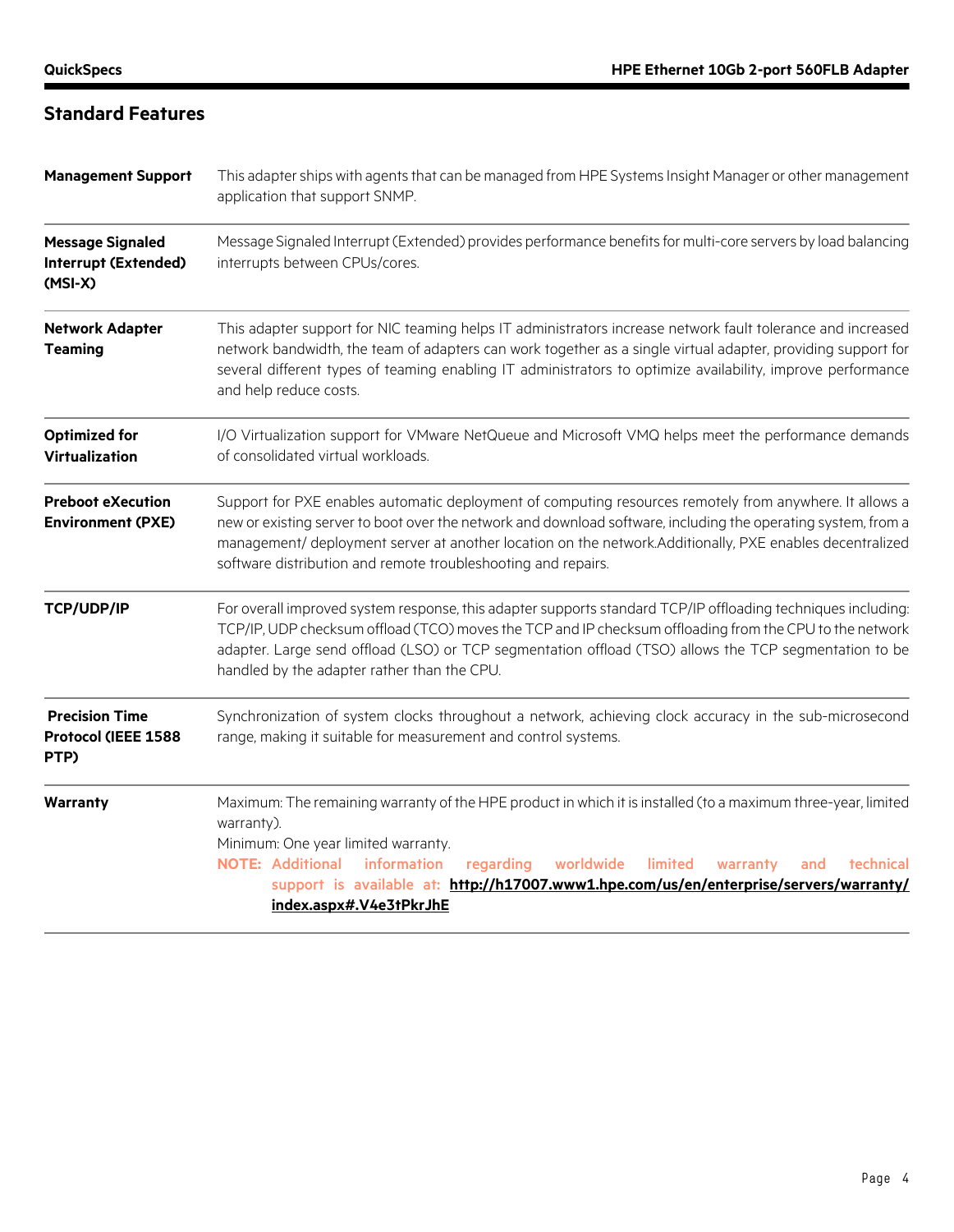| <b>Service and Support</b>                                                          | NOTE: This adapter is covered under HPE Support Services/ Service Contract applied to the HPE<br>ProLiant Server or enclosure. No separate HPE Support Services# need to be purchased.<br>Most HPE branded options sourced from HPE that are compatible with your product will be covered under<br>your main product support at the same level of coverage, allowing you to upgrade freely. Additional support is<br>required on select workload accelerators, switches, racks and UPS options 12KVA and over. Coverage of the<br>UPS battery is not included under HPE support services; standard warranty terms and conditions apply.                                                                                                                                                          |
|-------------------------------------------------------------------------------------|--------------------------------------------------------------------------------------------------------------------------------------------------------------------------------------------------------------------------------------------------------------------------------------------------------------------------------------------------------------------------------------------------------------------------------------------------------------------------------------------------------------------------------------------------------------------------------------------------------------------------------------------------------------------------------------------------------------------------------------------------------------------------------------------------|
| <b>Warranty and Support</b><br>Services                                             | Warranty and Support Services will extend to include HPE options configured with your server or storage<br>device. The price of support service is not impacted by configuration details. HPE sourced options that are<br>compatible with your product will be covered under your server support at the same level of coverage allowing<br>you to upgrade freely. Installation for HPE options is available as needed. To keep support costs low for<br>everyone, some high value options will require additional support. Additional support is only required on select<br>high value workload accelerators, fibre switches, InfiniBand and UPS options 12KVA and over. Coverage of the<br>UPS battery is not included under TS support services; standard warranty terms and conditions apply. |
| <b>Protect your business</b><br>beyond warranty with<br><b>HPE Support Services</b> | HPE Technology Services delivers confidence, reduces risk and helps customers realize agility and stability.<br>Connect to HPE to help prevent problems and solve issues faster. HPE Support Services enable you to choose<br>the right service level, length of coverage and response time as you purchase your new server, giving you full<br>entitlement to the support you need for your IT and business.<br>Protect your product, beyond warranty.                                                                                                                                                                                                                                                                                                                                          |
| <b>Parts and Materials</b>                                                          | Hewlett Packard Enterprise will provide HPE-supported replacement parts and materials necessary to<br>maintain the covered hardware product in operating condition, including parts and materials for available<br>and recommended engineering improvements. Parts and components that have reached their maximum<br>supported lifetime and/or the maximum usage limitations as set forth in the manufacturer's operating manual,<br>product quick-specs, or the technical product data sheet will not be provided, repaired, or replaced as part of<br>these services. The defective media retention service feature option applies only to Disk or eligible SSD/Flash<br>Drives replaced by Hewlett Packard Enterprise due to malfunction.                                                     |
| For more information                                                                | Visit the Hewlett Packard Enterprise Service and Support website.                                                                                                                                                                                                                                                                                                                                                                                                                                                                                                                                                                                                                                                                                                                                |

# **Service and Support**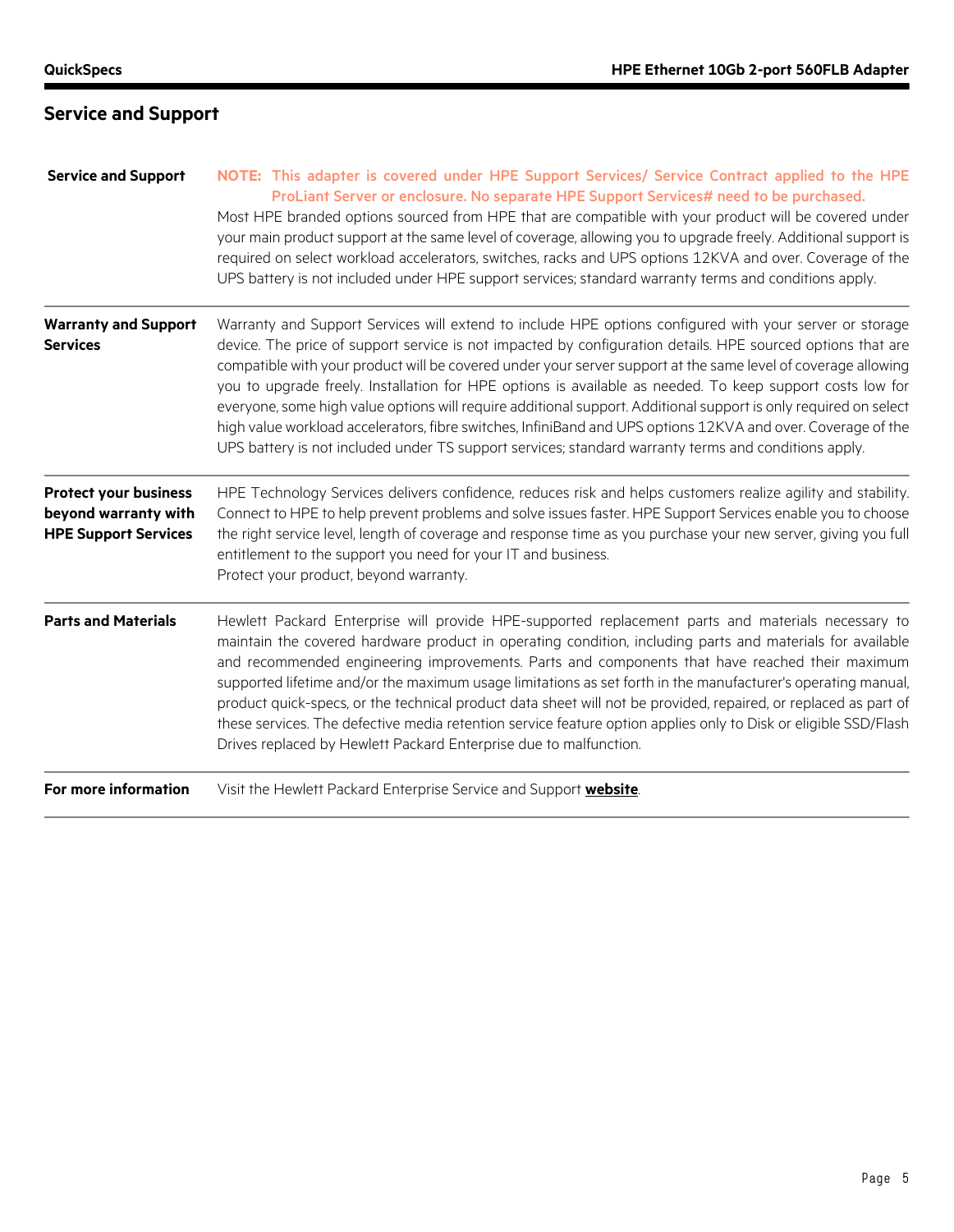# **Technical Specifications**

| <b>General Specifications</b>                                                                                 | <b>Network Processor</b><br><b>Data Rate</b><br><b>Bus type</b><br><b>Form Factor</b><br><b>IEEE Compliance</b>                                                                                                                                                                         | Intel 82599 Ethernet Controller<br>Two ports, each at 20 Gb/s bi-directional; 40 Gb/s aggregate bi-directional<br>theoretical bandwidth.<br>PCI Express 2.0 (Gen 2) x8<br>FlexibleLOM<br>802.3, 802.1ab, 802.3x, 802.3ad, 802.3p, 802.1q, 802.3ae, 802.1au,<br>802.3ap, 802.1as, 802.3ak, 802.1qaz, 802.1Qbb                                                                                                                                                                                                                                                                                                                                                                     |
|---------------------------------------------------------------------------------------------------------------|-----------------------------------------------------------------------------------------------------------------------------------------------------------------------------------------------------------------------------------------------------------------------------------------|----------------------------------------------------------------------------------------------------------------------------------------------------------------------------------------------------------------------------------------------------------------------------------------------------------------------------------------------------------------------------------------------------------------------------------------------------------------------------------------------------------------------------------------------------------------------------------------------------------------------------------------------------------------------------------|
| <b>Power and</b><br>Environmental<br><b>Specifications</b>                                                    | <b>Power</b><br><b>Temperature - Operating</b><br><b>Humidity - Operating</b><br><b>Agency Approvals</b><br><b>RoHS Compliance</b>                                                                                                                                                      | 8W<br>0° to 55°C (32° to 131°F)<br>10% to 90% non-condensing<br>USA: FCC Part 15 Class A<br>Canada: ICES-003, Issue 4<br>Japan: VCCI V3 (2010.04) Class A<br>International: EN55022:2006 + A1:2007 Class A<br>International:<br>EN55024:1998+A1:2011+A2;<br>EN61000-3-2:2006,<br>EN61000-3-3:2008<br>Taiwan: BSMI, CNS13438 (2006) Class A<br>Australia/New Zealand (AS/NZS): EN55022:2006+A12007 Class A<br>Korea: KN22 Class A, KN24<br>$6$ of $6$                                                                                                                                                                                                                             |
| <b>Operating System and</b><br><b>Virtualization Support</b>                                                  | Microsoft Windows Hyper-V, R2 w/SP1<br>$\bullet$<br>$\bullet$<br>Solaris 10<br>$\bullet$<br>VMware ESX/ESXi 4.1u2, ESXi 5.0u1<br>$\bullet$<br>vShpere 6.5<br>$\bullet$<br>Citrix XenServer 6.0<br><b>NOTE: For</b><br>more<br>visit:<br><b>please</b><br>redhat_linux.aspx#.V4e8tPkrJD8 | Microsoft Windows Server 2008 SP2, R2 w/SP1 (x86, x64)<br>Red Hat Enterprise Linux (RHEL) 5.7, 6.1 (x86, EM64T/AMD64)<br>SUSE Linux Enterprise Server (SLES) (x86, EM64T/AMD64)<br>certification<br>information,<br>operating<br>system<br>support<br>and<br>http://h17007.www1.hpe.com/us/en/enterprise/servers/supportmatrix/                                                                                                                                                                                                                                                                                                                                                  |
| <b>Environment-</b><br>friendly Products and<br>Approach - End-of-<br>life Management and<br><b>Recycling</b> | or disposed of in a responsible manner.<br>Packard Enterprise equipment.                                                                                                                                                                                                                | Hewlett Packard Enterprise offers end-of-life <b>product return, trade-in, and recycling programs</b> , in many<br>geographic areas, for our products. Products returned to Hewlett Packard Enterprise will be recycled, recovered<br>The EU WEEE Directive (2012/19/EU) requires manufacturers to provide treatment information for each<br>product type for use by treatment facilities. This information (product disassembly instructions) is posted on<br>the Hewlett Packard Enterprise web site. These instructions may be used by recyclers and other WEEE<br>treatment facilities as well as Hewlett Packard Enterprise OEM customers who integrate and re-sell Hewlett |